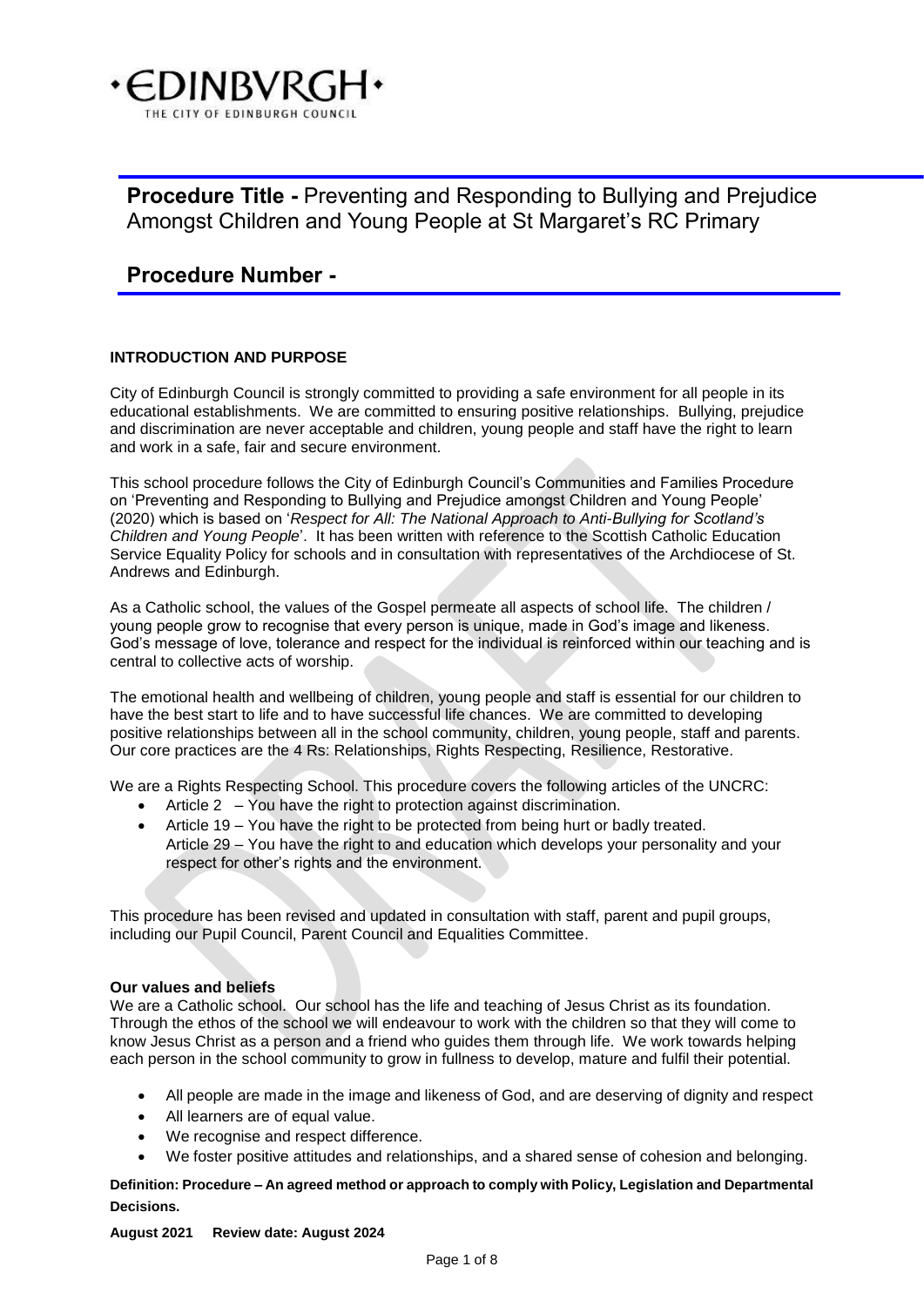- All pupils and staff have the right to feel happy, safe and included. St Margaret's RC Primary supports every young person to achieve and attain their very best.
- We actively foster good relations between diverse groups and individuals, respect individuality and celebrate diversity.
- We are committed to promoting equality of opportunity for all and we work actively towards eliminating all forms of bullying, prejudice and discrimination. We challenge inequality and promote inclusive, nurturing environments.
- We recognise the effects that bullying, prejudice and discrimination can have on a child or young person's feelings of worth, on their health and wellbeing and on their school-work.
- We provide opportunities for success through a variety of curricular and extra-curricular options and pathways.
- We encourage creativity and support our young people to build the skills and resilience they need for the future.
- We have the courage to aspire to be the very best we can be. We belong to our school and we are very proud of our school and learning community.
- We use restorative approaches to repair and strengthen relationships between staff and pupils within our whole school community.

# **What do we mean by bullying?**

"Bullying is both behaviour and impact; the impact is on a person's capacity to feel in control of themselves. This is what we term as their sense of 'agency'. Bullying takes place in the context of relationships; it is behaviour that can make people feel hurt, threatened, frightened and left out. This behaviour happens face to face and online".

(Respect for All, 2017)

Bullying behaviours can take many forms. Examples of bullying behaviours include:

- Name calling, teasing, putting down or threatening.
- Ignoring, leaving out or spreading rumours.
- Hitting, tripping, kicking.
- Taking and damaging belongings
- Sending an abusive text, email or instant message, or posting an abusive comment on a social networking site (online or cyber-bullying).
- Targeting someone because of who they are or who they are perceived to be.

## **Discrimination, Prejudice-based Bullying and the Equality Act 2010**

Bullying behaviour can often be rooted in prejudice and discrimination due to difference or a perceived difference. We are committed to challenging discrimination, prejudice-based bullying and language, and to fulfilling our duty under the Equality Act 2010.

The Equality Act 2010 sets out rights which include legal protection from discrimination related to any of the nine protected characteristics: **disability; race; sex; pregnancy/maternity; religion/belief; sexual orientation; gender re-assignment; age; marriage/civil partnership**

Note: In relation to the education of children and young people, the protected characteristics of age and marriage/civil partnership are not included.

We recognise that children and young people can also experience bullying in relation to: asylum seeker or refugee status; body image; being care experienced; social or economic status; young carer responsibilities; imprisonment of parents/carers, siblings, or other family members.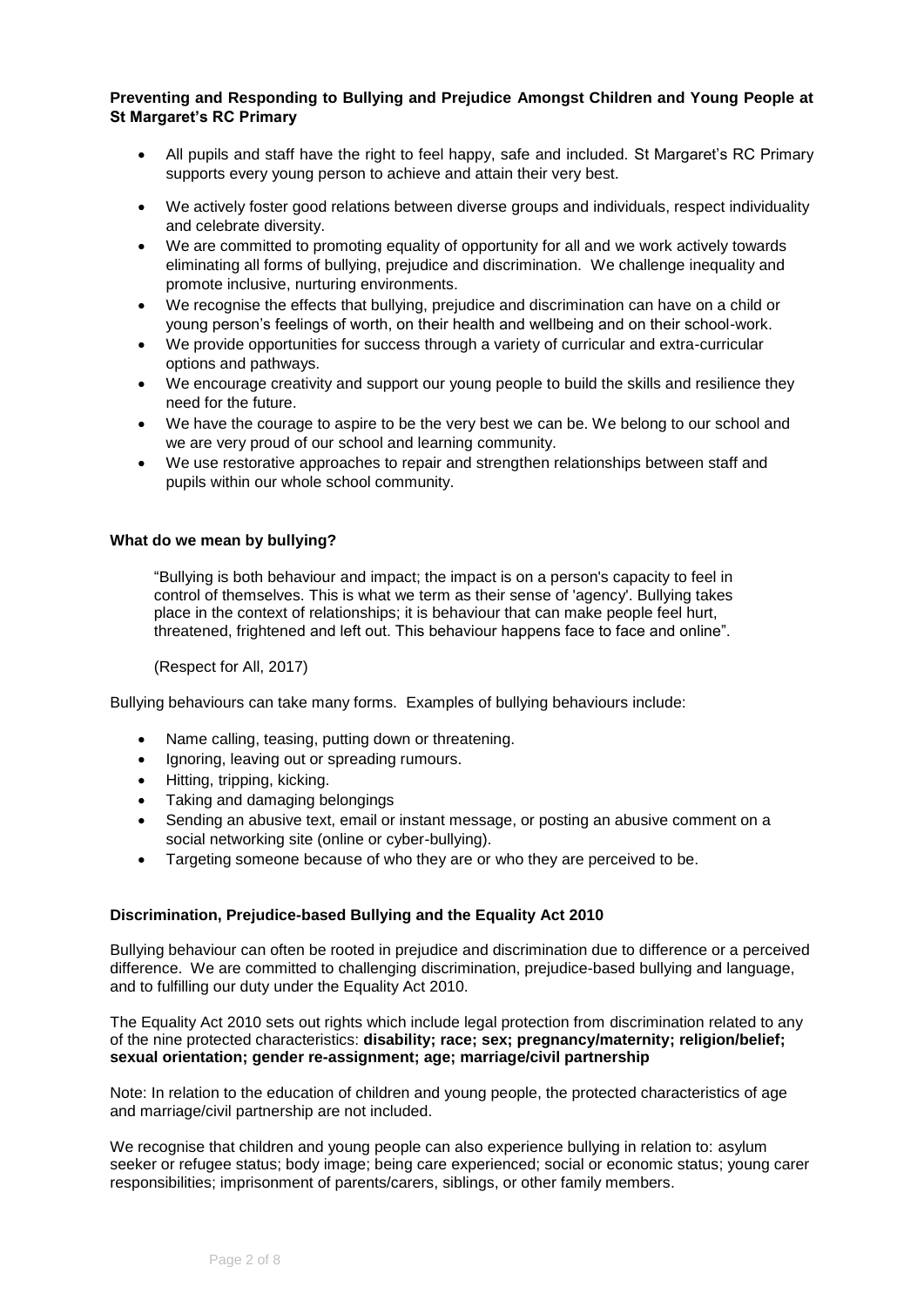We recognise that children and young people can experience disadvantage, prejudice or discrimination because of any of these individual factors or a combination of factors.

## **Hate incident or hate crime**

A bullying incident is a hate incident if the victim or anyone else thinks it was carried out because of hostility or prejudice based on actual or perceived disability, race, religion, sexual orientation or transgender identity. If the incident is a criminal offence and the offender targeted the victim because of their prejudice or hostility based on any of these characteristics, this is a hate crime. All hate crimes should be reported to Police Scotland through the School Link Officer. In the case of hate incidents, the designated member of staff / Equality Co-ordinator should seek advice from the School Link Officer.

# **Responsibilities and Reporting bullying, prejudice and discrimination incidents**

## **Headteachers are:**

• responsible for the introduction and implementation of this procedure. However, all staff, all pupils and their parents/carers must play an active part in following the guidance and putting it into practice. Teachers and support staff are expected to be pro-active, to treat all allegations seriously and to refer reports of incidents to the Equalities Co-ordinator / designated member of the senior leadership team. The incident is recorded accurately with future actions detailed.

# **The Equalities Co-ordinator**, **in consultation with the Head Teacher, is required to**:

- ensure that all allegations are reported and recorded rigorously
- monitor SEEMiS Bullying and Equalities module reports regularly, at least termly
- monitor and report annually on the implementation of this procedure
- supervise the review and updating of this procedure at least every three years

## **Pupils are asked to:**

- report all incidents and suspected incidents of any type of bullying, discrimination or prejudice that they experience to a member of staff, where it is safe for them to do so
- report all incidents and suspected incidents of bullying, discrimination and prejudice that they see to a member of staff, where it is safe for them to do so
- support each other and to seek help from a member of staff, to ensure that everyone feels safe and nobody feels excluded or afraid in school.
- if they don't feel able to speak to a member of staff, parents can email Mrs Westacott, the Headteacher confidentially or contact an external organisation for advice and support, e.g. Childline, LGBT Youth Scotland or ELREC.

## **All school staff are required to:**

- be pro-active in implementing the procedure
- treat all allegations and observation of bullying, discrimination and prejudiced behaviour or language seriously
- seek to address incidents, where appropriate
- record any incidents on a Wellbeing Concern form
- inform the Equalities Co-ordinator / designated member of staff of all incidents

## **Parents/carers are asked to:**

• be aware of respect*me*, Scotland's Anti-bullying Service booklet – Bullying Behaviour: A Guide for Parents and Carers (available at [http://respectme.org.uk/resources/publications/\)](http://respectme.org.uk/resources/publications/)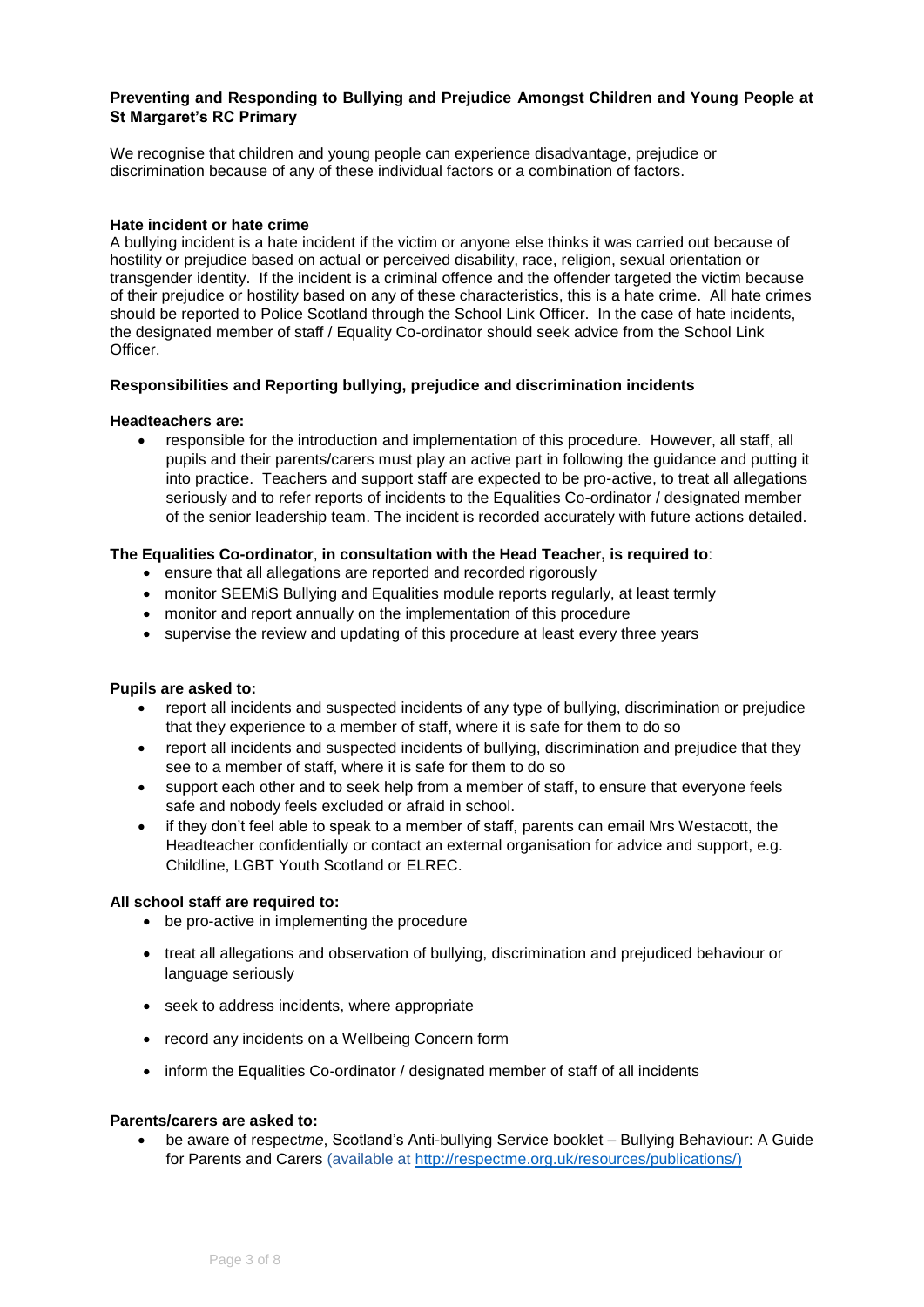- work collaboratively and respectfully with staff, children and young people and other parents/carers where appropriate to help ensure bullying, discrimination and prejudice cannot thrive
- speak to any member of staff (the class teacher, guidance teacher or member of senior leadership team) if they have any concerns about bullying, discrimination and prejudice experienced by their child or by another child / children at the time of the incident or as soon as possible thereafter
- encourage their children to be positive members of our school community
- monitor closely their child's use of mobile phone and the internet and to intervene if there is a suspicion that these are being used inappropriately.
- understand that we seek to understand the experiences and address the needs of all children and young people who experience bullying, discrimination or prejudiced behaviour as well as those who present bullying, discrimination or prejudiced behaviour. We do this within a framework of respect, responsibility, resolution and support.
- speak to the Head Teacher if their concerns continue following initial intervention
- be aware that they can contact a relevant external organisation for advice and support
- be aware of the school's complaints procedure and the Council's Advice and Conciliation Service and their rights with regard to these procedures

# **PROMOTION OF EQUALITY**

All teaching and learning within a Catholic school is rooted in the teaching of the Church. As part of our work to promote equality, we aim to ensure that children are offered opportunities to develop their understanding of faith in practice and to:

- understand and celebrate diversity in all its forms:
- learn about equality and inclusion in a variety of curriculum areas (e.g. Health and wellbeing, Science, RE, Art and English);
- develop an understanding of global citizenship;
- understand the power of language particularly relating to verbal abuse due to race, disability, sexual orientation or social standing;
- develop an understanding of their rights, the rights of others, and their responsibilities to each other;
- develop an understanding and appreciation of other religious beliefs and cultures;
- develop emotionally and intellectually with the personal qualities and attributes required to make a successful life in a diverse society.

## **Through the Curriculum for Excellence, we**:

- Increase knowledge of children's rights and responsibilities as responsible citizens.
- Challenge stereotypes, bias and discrimination, including prejudice-based attitudes and language.
- Deliver an inclusive curriculum that reflects all identities: disability; race; sex; pregnancy/maternity; religion/belief; sexual orientation; gender reassignment; age; marriage/civil partnership as well as asylum seeker or refugee status; body image; being care experienced; social or economic status; young carer responsibilities; imprisonment of parents/carers, siblings, or other family members. This enables our children and young people to develop their sense of understanding and inclusion of others as well as seeing themselves reflected in the learning community.
- Provide age-appropriate reading materials and resources that positively reflect and represent diversity and reflect the protected characteristics, e.g. family structures that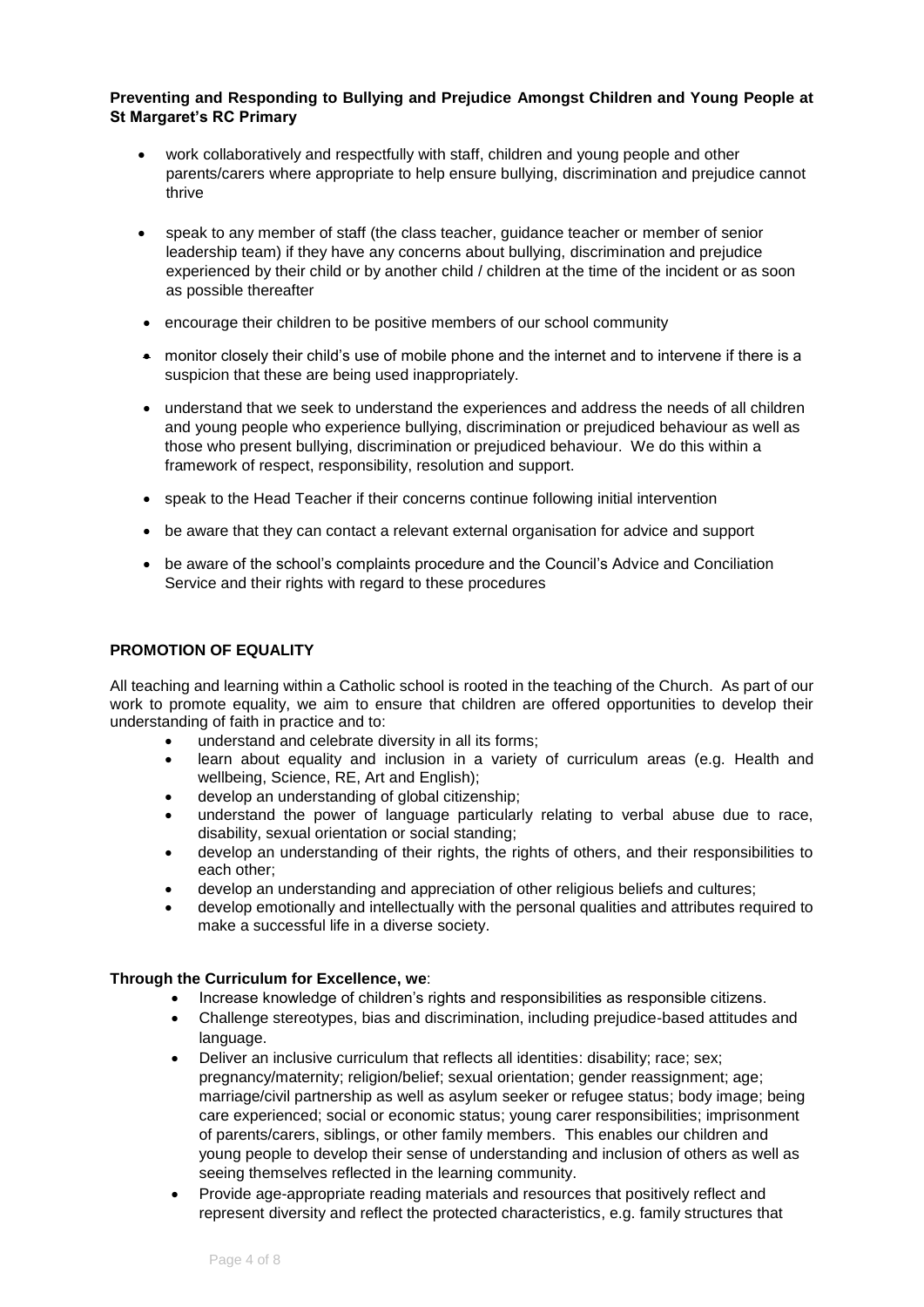> include single parents, people from minority ethnic backgrounds, disabled people, samesex parents.

- Teach Critical Literacy
- Build resilience and empathy in young people as confident individuals.
- Raise awareness about bullying and our Anti-Bullying Procedure across a range of school subjects.

#### **PREVENTION**

By promoting a positive school ethos, with a focus on rights, equalities and health and wellbeing, we hope to prevent bullying, prejudice and discrimination happening. For example:

- We update posters and school display screens regularly and use them to remind pupils that bullying, prejudice and discrimination are not acceptable and what to do if they or someone they know is being bullied or experiencing prejudice.
- Our pupil Equalities Committee actively supports the school's work on prevention of bullying, prejudice and discrimination.
- Bullying, prejudice and discrimination and other equality-related issues are a standing item on the SLT meetings.
- We carry out regular surveys and focus groups to evaluate ethos and health and wellbeing in the school.
- The school holds diversity, anti-bullying projects to raise the profile of these issues. For example, during Respect Week we hold an annual Anti-bullying event to raise awareness of what bullying looks like, how we can prevent it and what supports are available for pupils who experience bullying.
- The Rights Respecting School group ensure that all the pupils are aware of and learn about their human rights through lessons, events, assemblies and displays. The Rights-Respecting values are being embedded in the school and so pupils are being empowered to become more active citizens and learners.
- We work with other agencies and partners in health, police and the voluntary sector to promote a positive ethos.
- We have a successful befriending system to support transition.
- Our staff receive regular training to increase their awareness and understanding of all forms of bullying, prejudice and discrimination as well as to develop skills in restorative practice.
- We use our public platforms to: share the vision, aims and values of the school promote the positive impact that the inclusive ethos of the school has outline key information for pupils, parents and carers on accessing support and help
- We use the Charter for Catholic schools to ensure that, through Church Teaching, we promote Social Justice and opportunity for all.

## **SUPPORT**

## **How we support pupils who are bullied or experience prejudice and discrimination**

We listen to the child or young person

- We reassure them that they have done the right thing by telling.
- We encourage them to talk about how they feel, find out what happened and who was involved
- We involve them in making choices about how the matter could be resolved.
- We discuss strategies for being safe and staying safe.
- We ask them to report any further incidents to us straight away.
- We affirm that the bullying can be stopped and that we will persist with intervention until it does.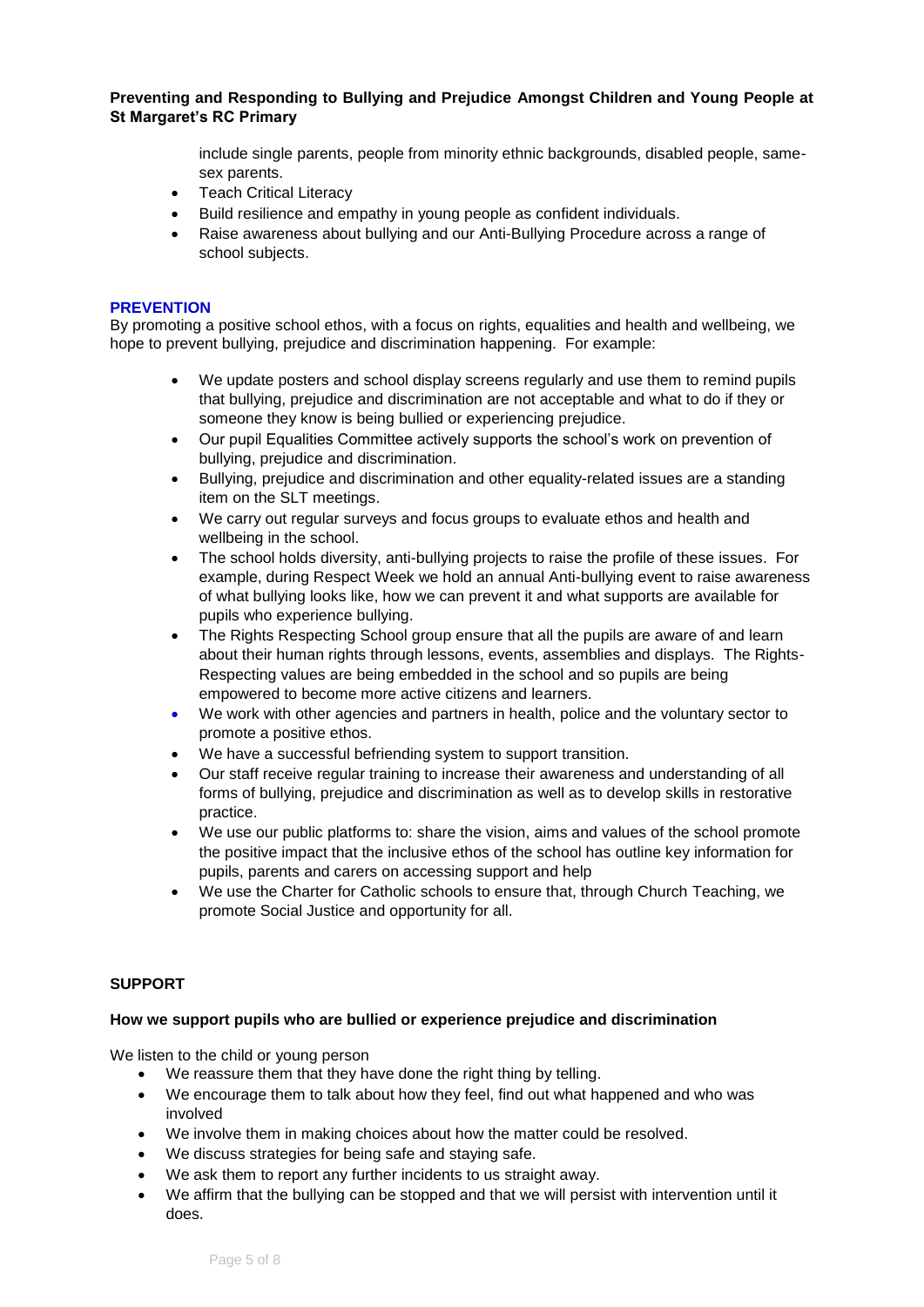- We say clearly what will happen next and that we will update them on progress.
- When the incident has been resolved, we monitor and check that bullying has not started again.

# **What happens next?**

- The teacher or member of staff who receives the report will record the incident on a Wellbeing Concern form and discuss next steps with the designated member of senior leadership team / Equalities Co-ordinator.
- At all times, child protection procedures and/or Risk Management procedures should be followed, if necessary.
- In most cases, further investigation will be done by the designated member of senior leadership team / Equalities Co-ordinator
- Further investigation may involve:
	- $\triangleright$  Speaking with the children or young people involved, preserving confidentiality.
	- $\triangleright$  Speaking with children or young people or others who witnessed the incident, preserving confidentiality.
	- ➢ Speaking with parents (*after consultation with the child or young person*)
	- ➢ Seeking advice from partner services and relevant organisations
- In all cases where there may be criminal implications (e.g. sexual assault or hate crime), the designated member of senior leadership team / Equalities Co-ordinator will report this to Police Scotland.
- In the case of hate incidents, the designated member of the senior leadership team / Equalities Co-ordinator will seek advice from Police Scotland.
- If it is found that bullying, prejudice or discrimination has taken place, we will take appropriate and proportionate action (see examples of possible actions below)
- If it is found that bullying, prejudice or discrimination has not taken place, we will speak with the child or young person who reported the incident and offer further support if needed.
- At all times, we will update the child or young person who reported bullying, prejudice or discrimination.

# **Our work with pupils who bully others or present prejudiced or discriminatory attitudes / behaviour**

A child or young person who is bullying someone else may not be doing this consciously, but the impact of bullying, prejudice or discrimination is still felt and this is taken seriously. Pupils who engage in bullying behaviour or present prejudiced or discriminatory attitudes / behaviour will be treated fairly and consistently using actions that are proportionate and appropriate to the age and stage of the child and to the incident (see below).

- We interview the pupil (or pupils) involved in the incident separately.
- We listen to their version of events and take time to discover the reasons for the behaviour.
- We talk to anyone who may have witnessed the incident.
- We reinforce the message that bullying, prejudice and discrimination are not acceptable, and that we expect it to stop.
- We address prejudicial or discriminatory attitudes that may be behind the behaviour
- We seek a commitment to stop bullying.
- We affirm that it is right for pupils to let us know when they are being bullied.
- We consider consequences under our school's Positive Behaviour Management Procedure.
- We consider what support the pupil needs and whether other referrals are required, e.g. educational psychologist, counsellor.
- In all cases where there may be criminal implications (e.g. sexual assault or hate crime) we report this to Police Scotland.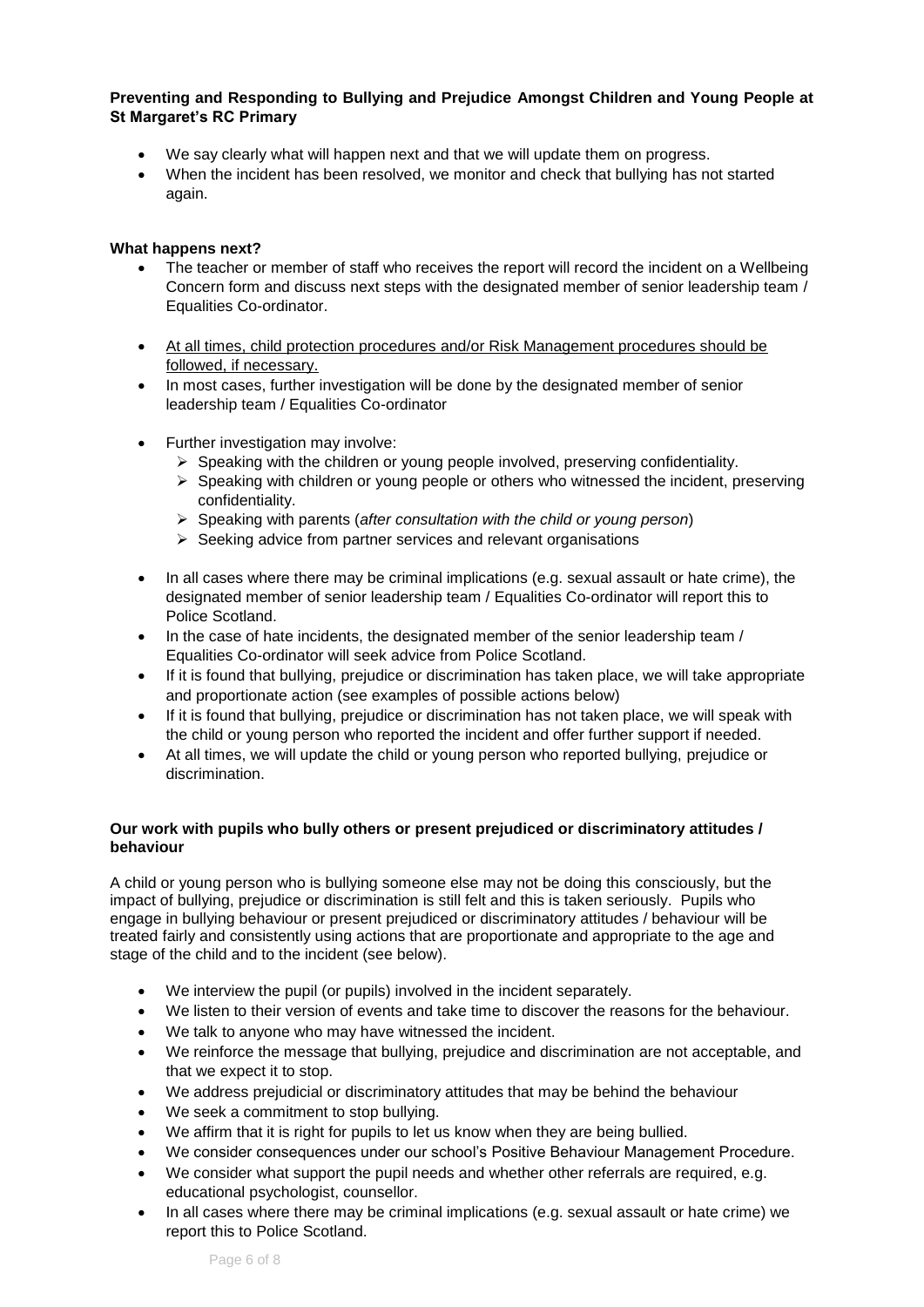- In the case of hate incidents, we seek advice from Police Scotland.
- We advise pupils responsible for bullying, prejudice or discrimination that we check to ensure that the behaviour stops.
- We contact the parents of the pupil(s) at an early stage, where appropriate.
- We follow up after incidents to check that the bullying, prejudiced or discriminatory behaviour has not started again in any form.

#### **Some examples of our actions**

- Restorative practices, including acknowledging grievances.
- Involvement of a parent/carer where appropriate.
- Peer mentoring and mediation.
- De-escalation strategies.
- Physical separation of person/people presenting bullying, prejudiced or discriminatory behaviour, where necessary and possible.
- Use classrooms, break out spaces and Superhero Room to increase confidence and provide support.
- Consequences, including loss of privileges.
- Assessment of additional support needs, including counselling, for the person being bullied or experiencing prejudiced or discriminatory behaviour or for the person who is bullying or displaying prejudiced or discriminatory behaviour.
- Involvement of other agencies and partners in health, police and voluntary sector.
- Referral to specific support service, such as Psychological Services, Education Welfare Service, Social Work or Child and Adolescent Mental Health Service (CAMHS).

#### **Note: Exclusion from school is not itself a sanction or punishment for bullying, prejudiced or discriminatory behaviour and would only be used in specific circumstances and as a last resort.**

## **Online bullying and bullying outside the school premises**

We know that bullying, prejudice and discrimination can occur outside the school gates and via mobile phones and social network internet sites. The behaviour may be presented by pupils from our own school, by pupils from other schools or by people who are not at school at all. Where a pupil or parent informs us of bullying, prejudice or discrimination outwith the school premises we will:

- Talk to pupils about how to avoid or handle these incidents outside of school.
- Talk to the Head Teacher of any other school(s) whose pupils are allegedly presenting bullying, discrimination and prejudiced behaviour.
- Talk to the transport company about bullying on buses
- Talk to the police, if appropriate.

## **Follow-up**

When the incident has been resolved, we monitor and check with the child or young person that bullying has not started again.

# **RECORDING AND MONITORING BULLYING INCIDENTS**